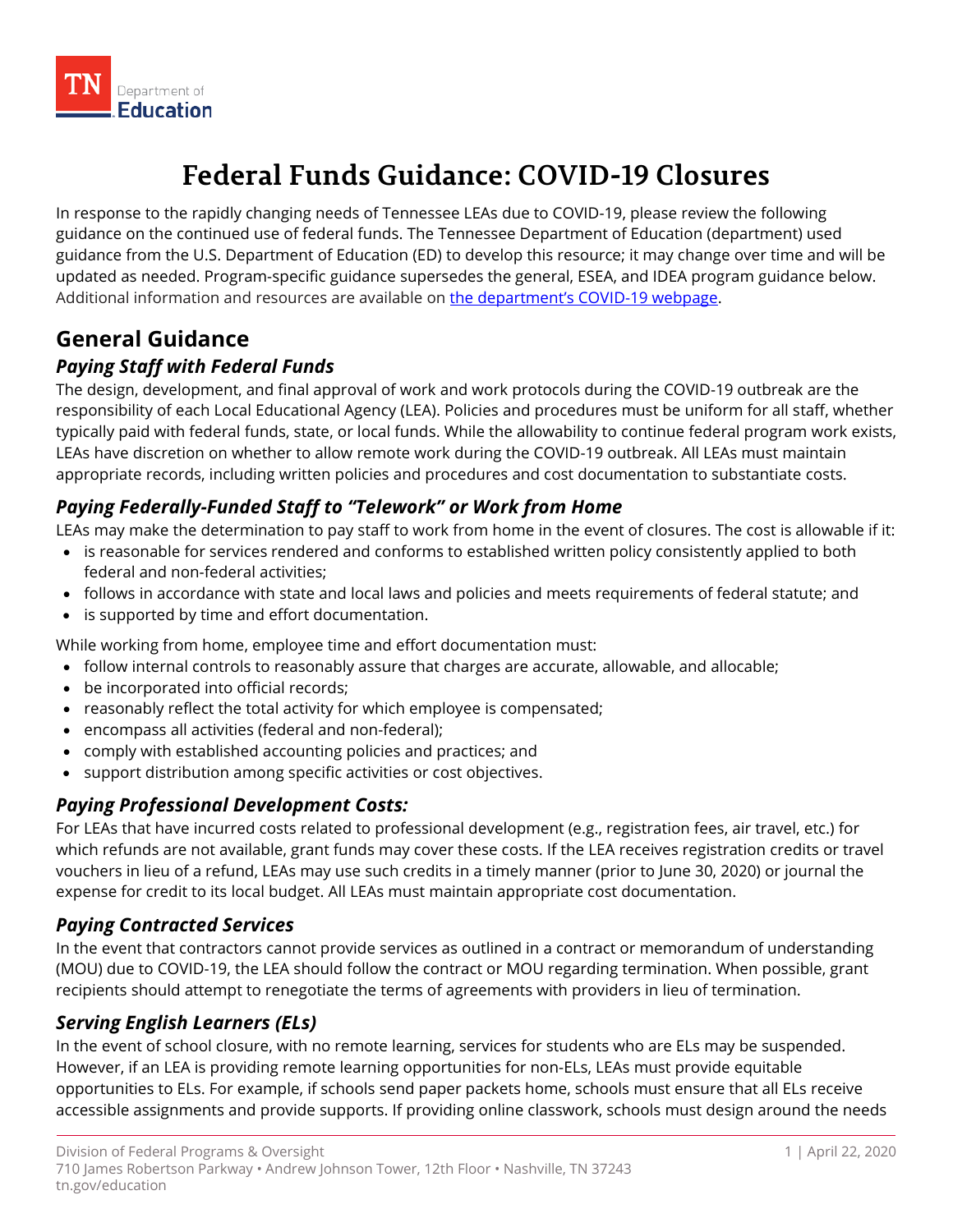

and abilities of ELs. Consider that not all families have internet access and the parents or guardians of ELs may not have sufficient English language skills to support learning at home the same way other parents or guardians might.

# **Elementary and Secondary Education Act (ESEA) Program Guidance**

#### *Waiver Requests to ED*

 With the recent extended school closures, the department submitted numerous waivers to give LEAs time and flexibility to reset and reevaluate how to support students moving forward. Waiver requests relating to ESEA grants that *have been granted* include the following:

- • A waiver of ESSA § 1127(a) that statutorily limits carryover to 15 percent for Title I, Part A funds. This waiver would allow LEAs to carryover a greater percentage of their 2019–20 Title I, Part A funds to use during the 2020– 21 school year to meet newly identified needs.
- • A waiver to extend the period of performance for an additional 12 months for all remaining fiscal year (FY) 2019, grant funds (carryover), and allowing the additional 90 days for liquidation after the period of performance.

department's <u>COVID-19 webpage.</u> For more information, including a Q&A document, and to review these waivers in full, please navigate to the

#### *FY20 Carryover*

The department is also establishing the following carryover allowances for the 2019–20 school year:

| Program                                                             | <b>Carryover Allowed</b>                                                                                                                                                                                              |  |  |  |  |
|---------------------------------------------------------------------|-----------------------------------------------------------------------------------------------------------------------------------------------------------------------------------------------------------------------|--|--|--|--|
| McKinney-Vento: Homeless<br><b>Education Grants</b>                 | Up to 100% of the LEA's total, current-year allocation                                                                                                                                                                |  |  |  |  |
| Title I, Sec. 1003: School<br>Improvement                           | Up to 100% of the LEA's total, current-year allocation                                                                                                                                                                |  |  |  |  |
| Title I, Part A: Basic Programs                                     | As noted above, the department is seeking a waiver from ED to allow all<br>LEAs to apply for a waiver for carry-over in excess of 15% of their total<br>current-year allocation. This would be available to all LEAs. |  |  |  |  |
| Title I, Part D: Neglected and<br>Delinquent                        | Up to 100% of the LEA's total, current-year allocation                                                                                                                                                                |  |  |  |  |
| Title II, Part A: Supporting Effective<br>Instruction               | Up to 100% of the LEA's total, current-year allocation                                                                                                                                                                |  |  |  |  |
| Title III, Part A: English Learners                                 | Up to 100% of the LEA's total, current-year allocation                                                                                                                                                                |  |  |  |  |
| Title III, Part C: Immigrant Students                               | Up to 100% of the LEA's total, current-year allocation                                                                                                                                                                |  |  |  |  |
| Title IV, Part A: Student Support and<br>Academic Enrichment        | Up to 100% of the LEA's total, current-year allocation                                                                                                                                                                |  |  |  |  |
| Title IV, Part B: 21st Century<br><b>Community Learning Centers</b> | 0% unless another amount is approved by the department                                                                                                                                                                |  |  |  |  |
| Title V: Rural and Low-Income<br>Schools (REAP & RLIS)              | Up to 100% of the LEA's total, current-year allocation                                                                                                                                                                |  |  |  |  |

More information regarding waivers will be shared as the department receives additional guidance from ED.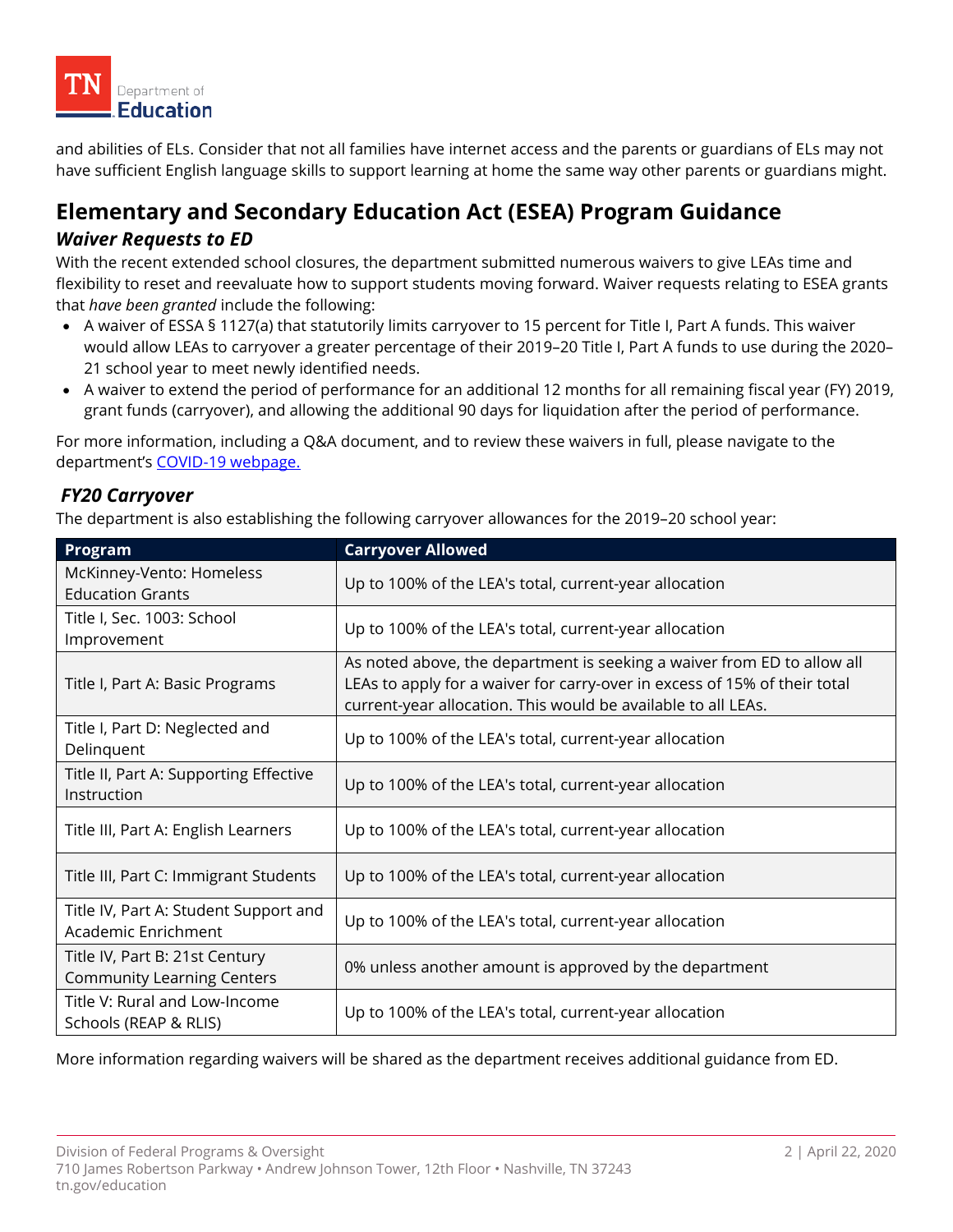

### *Staff Traditionally Paid Fully or Partially with Federal Funds*

 Align payment for federally-funded staff with LEA-level protocols and the general guidance above. The scope of must perform approved work to be paid during a prolonged closure, the same applies to federally-funded staff. work and payment must be uniform whether federal, state, or local funds pay for positions. If staff are paid during the closure and not required to perform normal work duties, the same applies to federally-funded staff. If staff

Title I targeted assistance staff should focus on activities or initiatives that enhance the instructional programming for Title I-eligible students. However, there is flexibility in activities performed, and Title I staff could assume limited duties assigned to similar personnel paid through local funds. Title I staff can conduct these limited duties, beyond classroom instruction or work benefiting Title I students, if the scope and time requirements are proportional to similar personnel at the same school.

<u>Title I school-wide</u> staff (i.e., non-educators) may support Title I paid staff (i.e., educators) who perform work on school-level activities or initiatives that enhance the educational program.

#### *Supplement, Not Supplant*

Any federal funding used to support digital learning or remote instruction must follow the same **supplement, not supplant** provisions as all other expenses, meaning that federal funds must continue to be in addition to, and not in place of, state or local funding that otherwise supports digital or remote learning opportunities.

#### *Equitable Services to Private School Students under ESEA programs*

 establish an emergency call tree to share any needed information between the LEA and private schools. LEAs may LEAs should establish procedures around communication for the required consultation process with private school representatives or officials throughout a closure when necessitated by a disaster. For example, the LEA may conduct consultation meetings, traditionally held in person, over the phone or virtually. Additionally, LEAs must still maintain proper documentation of all meetings and interactions with private school officials.

 The LEA should also establish procedures regarding the impact on equitable services in the case of an extended closure and share those procedures with the private school representatives or officials. LEAs should coordinate such planning with private school officials to ensure they have access to the information and services they need for their eligible students and, as applicable, their teachers and families.

Funds allocated to LEAs for educational services and other benefits to eligible private school children shall be obligated in the fiscal year the LEA receives the funds. Under the current extenuating circumstances in which an LEA is unable to obligate all funds within this timeframe, funds may remain available for the provision of equitable services under the respective program during the subsequent school year. LEAs must use funds on equitable services and should add funds into the equitable services allocation for the 2020–21 school year. For more information on providing equitable services during COVID-19 related closures, click here.

#### *Flexibility of Federal Funds*

 ESSA § 5103 allows LEAs to transfer Title II, Part A and Title IV, Part A into other grants that may provide LEAs with increased flexibility. Title II, Part A may be transferred to Title I, Part A and Title IV, Part A may be transferred into Title I, Part A; Title II, Part A, Title III, Part A; and/or Title V, Part B.

 services. If an LEA should choose to transfer funds mid-year, this would impact the amount of funds available for If equitable services are currently being provided through Title II, Part A and Title IV, Part A, LEAs are reminded that ESSA § 8501 requires LEAs to consult with non-public schools on the amount of funds available for equitable equitable services and would thus require LEAs to notify private school officials.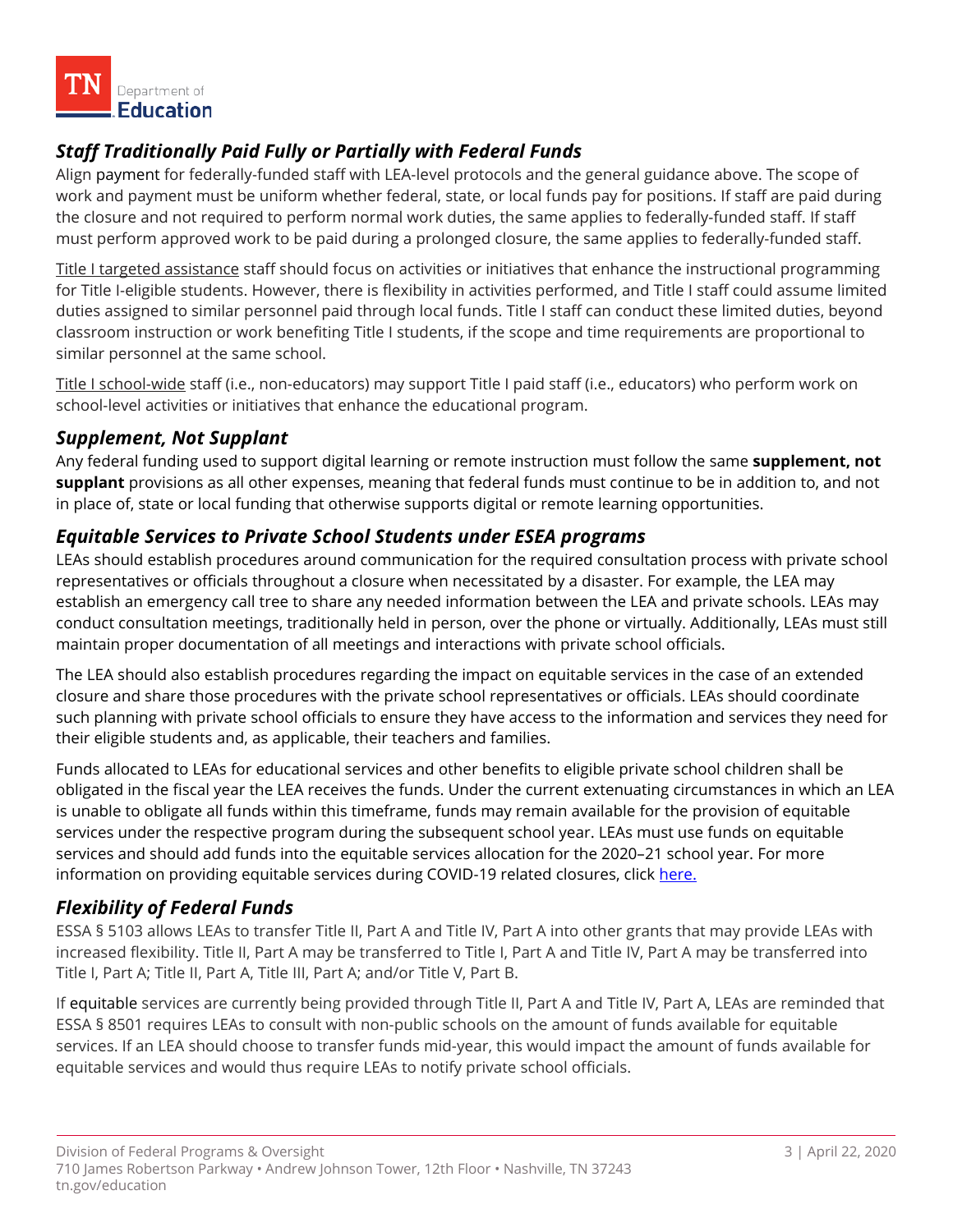

### *Specific ESEA Federal Program Contacts*

| <b>Program Contact</b>                                    | <b>Email</b>                                 |  |  |  |
|-----------------------------------------------------------|----------------------------------------------|--|--|--|
|                                                           | East: Henry.LaFollette@tn.gov                |  |  |  |
| <b>Divisional Coordinators</b>                            | Middle: Heather.Farley@tn.gov                |  |  |  |
|                                                           | West: Lynn.Dotson@tn.gov                     |  |  |  |
|                                                           | 20 Most Populous LEAs: Heather.Farley@tn.gov |  |  |  |
| Title I (Improving the Academic Achievement of the        | Deborah.Thompson@tn.gov                      |  |  |  |
| Disadvantaged)                                            | Brinn.Obermiller@tn.gov                      |  |  |  |
|                                                           | Dan.Fromel@tn.gov                            |  |  |  |
| Title I, Part A Neglected and Title I, Part D             | Erin.Christian@tn.gov                        |  |  |  |
|                                                           | Jackie.Jacobson@tn.gov                       |  |  |  |
| Title II (Preparing, Training and Recruiting High-Quality | Brinn.Obermiller@tn.gov                      |  |  |  |
| Teachers, and Principals)                                 | Deborah.Thompson@tn.gov                      |  |  |  |
| Title III (English Learners)                              | Jan.Lanier@tn.gov                            |  |  |  |
|                                                           | Katie.Barcy@tn.gov                           |  |  |  |
| Title IV (Student Support and Academic Enrichment)        | Brinn.Obermiller@tn.gov                      |  |  |  |
|                                                           |                                              |  |  |  |
| Title V (Rural Education)                                 | Brinn.Obermiller@tn.gov                      |  |  |  |
|                                                           |                                              |  |  |  |
| Title IX (McKinney-Vento)                                 | Vanessa. Waters@tn.gov                       |  |  |  |
|                                                           |                                              |  |  |  |
| Equitable Services to Private Schools                     | Deborah.Thompson@tn.gov                      |  |  |  |
|                                                           | Brinn.Obermiller@tn.gov                      |  |  |  |

## **Individuals with Disabilities in Education Act (IDEA) Program Guidance**  *Use of IDEA Funds*

LEAs may use IDEA funds to pay special education staff engaged in special education activities. All other expenses shall follow federal guidelines with respect to allowability (2 CFR 200.420-475).

#### *Allowable IDEA Program Activities*

 IDEA, Part B funds may be used for activities that directly relate to providing and ensuring continuity of special education and related services to children with disabilities. For example, an LEA may use IDEA, Part B funds to disseminate health and COVID-19 information that specifically relates to children with disabilities, to develop emergency plans for children with disabilities, or to provide other information (e.g., guidance on coordination of the provision of services in alternate locations) to parties who may need such information, including school staff responsible for implementing individualized education programs (IEPs), parents of eligible children, and staff in alternate locations where special education and related services may be provided. However, LEAs must not use IDEA, Part B funds to develop or distribute general COVID-19 guidance or to carry out activities that are not specific to children with disabilities. Additionally, LEAs may not use IDEA, Part B funds to administer future COVID-19 vaccinations to any children, including children with disabilities.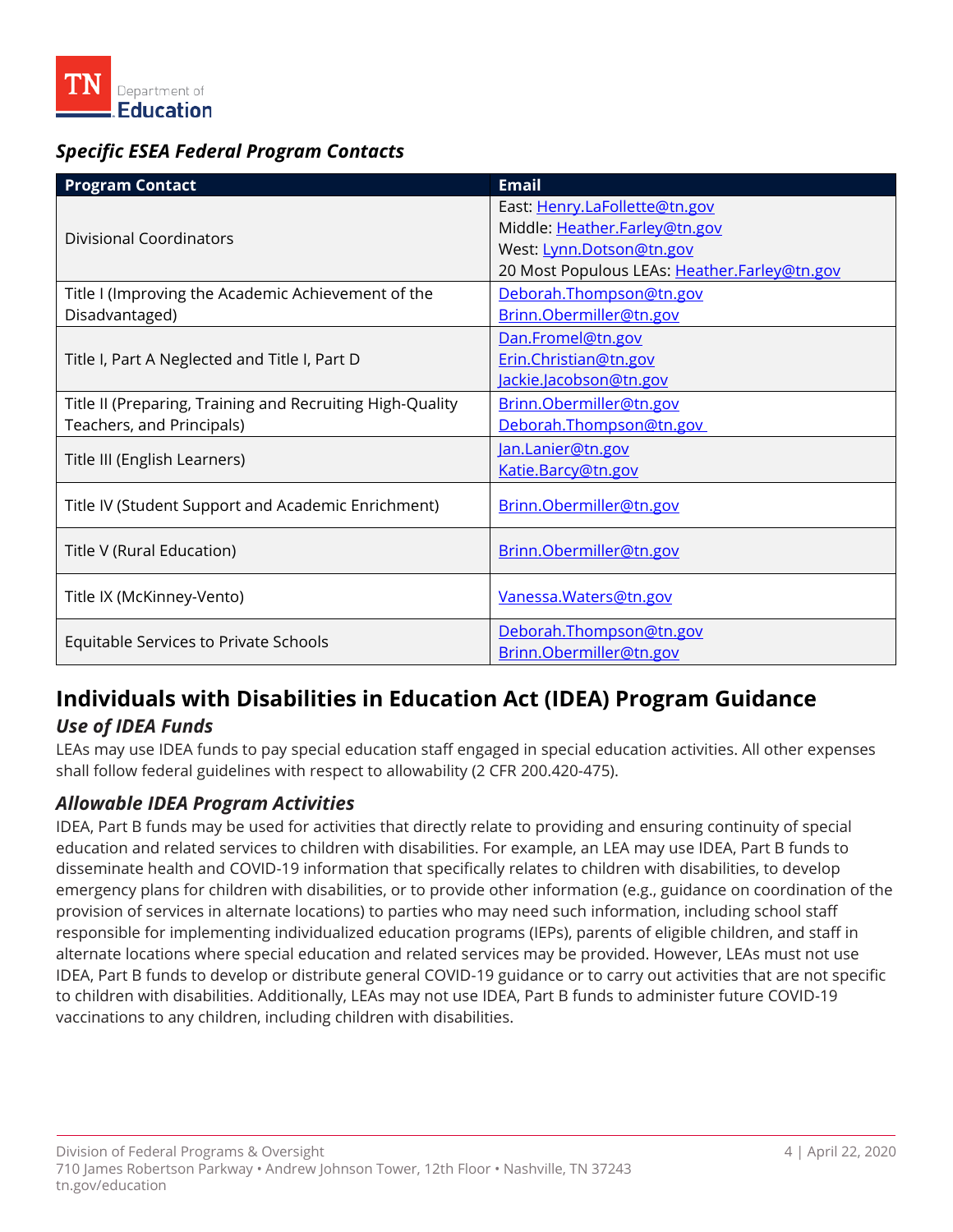

# *Specific IDEA Federal Program Contacts*

| <b>Program Contact</b>             | <b>Email</b>                               |
|------------------------------------|--------------------------------------------|
| Divisional Coordinators            | East: Trudy.Hughes@tn.gov                  |
|                                    | Middle: John.Stults@tn.gov                 |
|                                    | West: Janet.Mansfield@tn.gov               |
|                                    | 20 Most Populous LEAs: Trudy.Hughes@tn.gov |
| <b>IDEA Compliance Coordinator</b> | Laura.Dunn@tn.gov                          |